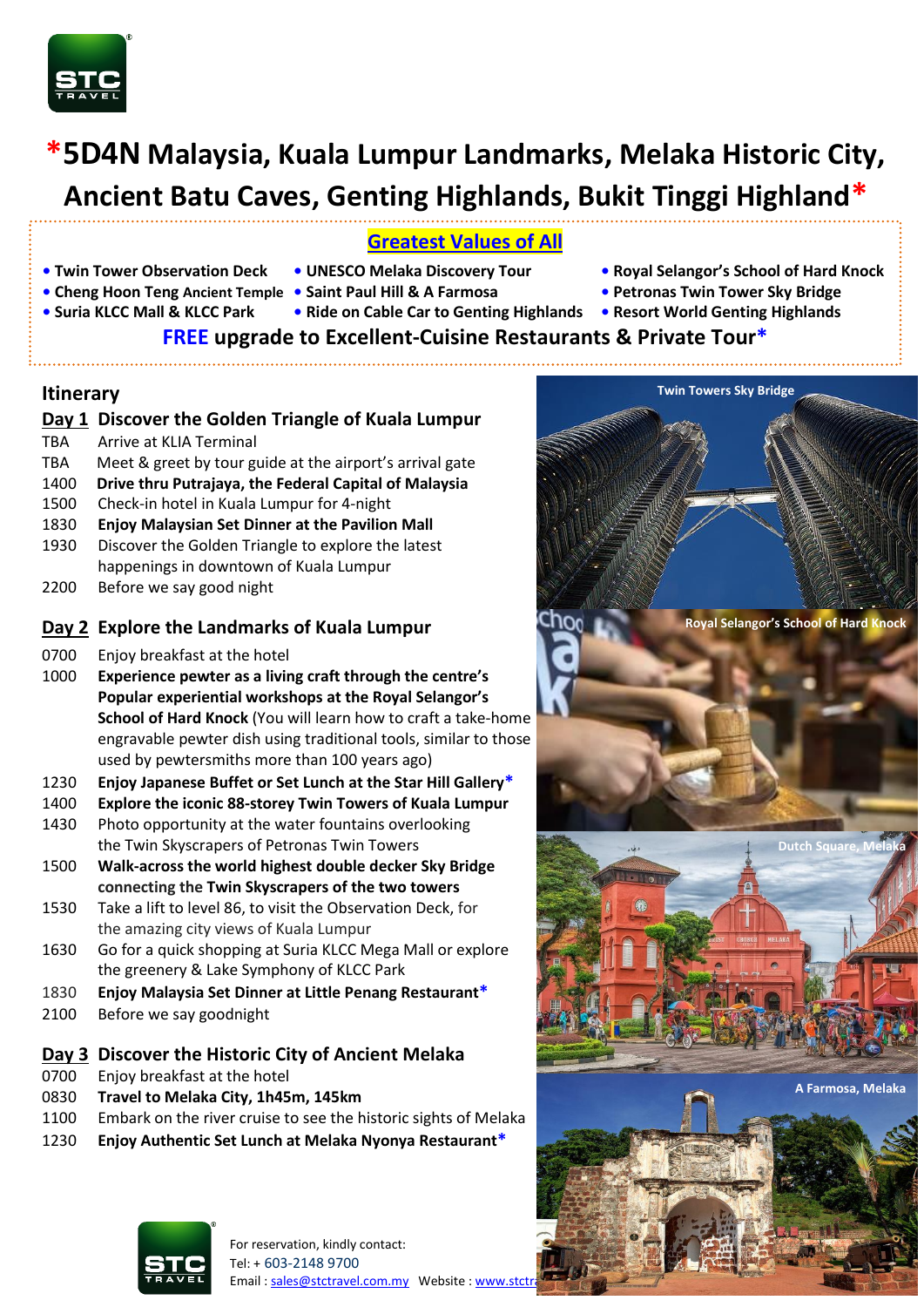

- 1400 Take a trishaw ride or walk around the UNESCO World Heritage Site of Melaka to visit:
	- **- Dutch Square & Christ Church**
	- **- Saint Paul Hill & A Farmosa, Gatehouse Fortress**
- 1600 Walk along the Jonker Street to visit Baba Nyonya Museum & The 14<sup>th</sup> century Cheng Hoon Teng Ancient Kuan Yin Temple
- 1830 **Enjoy Authentic Set Dinner at Jonker Street's Restaurant\***
- 2030 Travel back to Kuala Lumpur, 1h55m, 150km
- 2230 Before we say goodnight

# **Day 4 Explore the Ancient Batu Caves & Genting Highlands**

- 0700 Enjoy breakfast at the hotel
- 0900 Travel to Batu Caves & Genting Highland, 1h15m, 50km
- 0930 **Explore the ancient Batu Caves & walk up 272-step to the top of limestone hill to visit the Hindu Cave Temple**
- 1100 Journey to Awana Skyway, 0h45m, 35km
- 1200 **Ride on mountain gondola to the top of Genting Highland**
- 1300 Enjoy International Buffet Lunch at Genting Grand Restaurant, Resort World Genting Highland**\***
- 1400 **Have unlimited fun at the Resort World of Genting Highland** - Theater at Genting International Showroom
	-
	- Casinos and Clubs
	- Shopping at SkyAvenue
	- Twentieth Century Fox World theme park (Opening soon)
- 1700 Transfer to Batu Tinggi Highland for dinner, 0h45m, 18km
- 1830 **Enjoy Cantonese Set Dinner at Batu Tinggi Highland\***
- 2000 Travel back to Kuala Lumpur, 1h30m, 54km
- 2300 Before we say good night

# **Day 5 Transfer to airport for flight check in**

- 0700 Enjoy breakfast at the hotel
- TBA Transfer to airport for flight check in





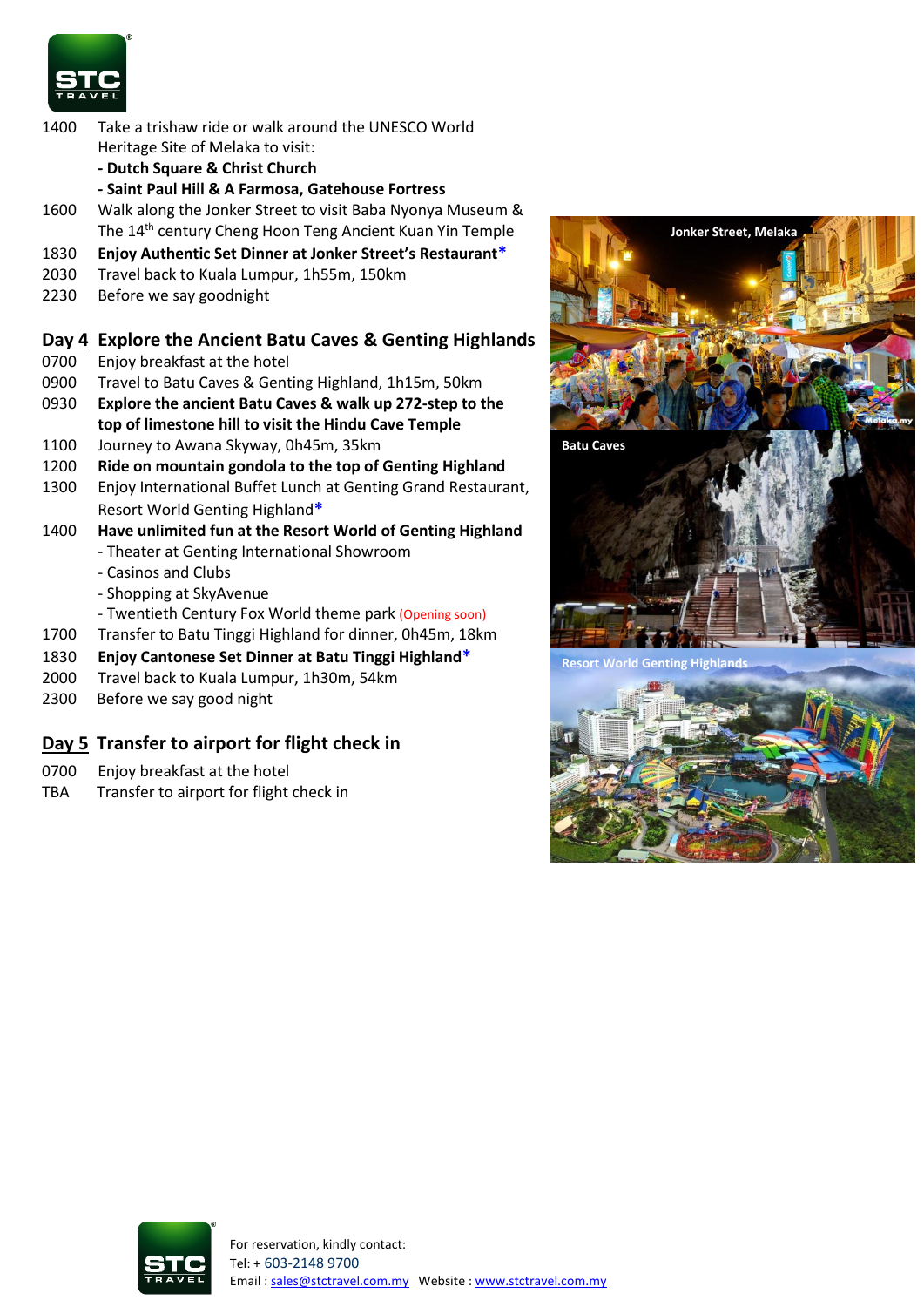

| Tour Code: KUL5D01 |                                                                        |                          | <b>Tour Fare (MYR)</b><br>(Per person per package) |                       |                     |                        |                         |                              |
|--------------------|------------------------------------------------------------------------|--------------------------|----------------------------------------------------|-----------------------|---------------------|------------------------|-------------------------|------------------------------|
| <b>Star</b>        | <b>Hotels</b>                                                          | <b>Travelling Period</b> | $\overline{2}$<br><b>ADT</b>                       | $3 - 5$<br><b>ADT</b> | $6-8$<br><b>ADT</b> | $9 - 11$<br><b>ADT</b> | $12 - 14$<br><b>ADT</b> | <b>Single</b><br><b>Supp</b> |
| $3*$               | Izumi Hotel Bukit Bintang*<br>(SUP) Rating: 7.6                        | 01 Apr 19 - 31 Mar 20    | 3489                                               | 2959                  | 2279                | 2209                   | 2219                    | 400                          |
| $3*$               | Alpha Genesis Hotel Bukit Bintang*<br>(SUP), Rating: 7.0               | 01 Apr 19 - 31 Mar 20    | 3509                                               | 2989                  | 2299                | 2219                   | 2199                    | 420                          |
| $3*$               | Swiss-Inn Chinatown Kuala Lumpur<br>(DLX), Rating: 7.6                 | 01 Apr 19 - 31 Mar 20    | 3529                                               | 2999                  | 2319                | 2259                   | 2239                    | 440                          |
| $3*$               | Holiday Inn Express Kuala Lumpur<br>(STD), Rating: 8.4                 | 01 Apr 19 - 31 Mar 20    | 3609                                               | 3089                  | 2409                | 2339                   | 2299                    | 540                          |
| $3*$               | <b>Hotel Capitol Kuala Lumpur</b><br>(SUP) Rating: 7.8                 | 01 Apr 19 - 31 Mar 20    | 3609                                               | 3089                  | 2409                | 2339                   | 2299                    | 540                          |
| $3*$               | Cititel Mid Valley *<br>(SUP), Rating: 7.6                             | 01 Apr 19 - 31 Mar 20    | 3729                                               | 3199                  | 2529                | 2439                   | 2419                    | 660                          |
| $4*$               | Verdant Hill Hotel Kuala Lumpur<br>(STD), Rating: 8.6                  | 01 Apr 19 - 31 Mar 20    | 3529                                               | 2999                  | 2319                | 2259                   | 2219                    | 390                          |
| $4*$               | The Federal Kuala Lumpur<br>(SUP), Rating: 7.6                         | 01 Apr 19 - 31 Mar 20    | 3729                                               | 3209                  | 2529                | 2439                   | 2429                    | 630                          |
| $4*$               | <b>Hotel Royal Kuala Lumpur</b><br>(DLX), Rating: 7.7                  | 01 Apr 19 - 31 Mar 20    | 3739                                               | 3219                  | 2539                | 2459                   | 2439                    | 630                          |
| $4*$               | <b>Furama Bukit Bintang</b><br>(DLX), Rating: 7.9                      | 01 Apr 19 - 31 Mar 20    | 3759                                               | 3229                  | 2559                | 2469                   | 2449                    | 660                          |
| $4*$               | <b>Ramada Suites KL City Centre</b><br>(Studio Executive), Rating: 8.5 | 01 Apr 19 - 31 Mar 20    | 3789                                               | 3269                  | 2589                | 2499                   | 2479                    | 680                          |
| $4*$               | <b>Novotel Kuala Lumpur City Centre</b><br>(SUP), Rating: 7.4          | 01 Apr 19 - 31 Mar 20    | 3819                                               | 3289                  | 2629                | 2529                   | 2509                    | 710                          |
| $4*$               | Meliá Kuala Lumpur<br>(Melia Guestroom), Rating: 8.3                   | 01 Apr 19 - 31 Mar 20    | 3879                                               | 3319                  | 2689                | 2589                   | 2569                    | 780                          |
| $5*$               | <b>Dorsett Kuala Lumpur</b><br>(Dorsett Room), Rating: 8.1             | 01 Apr 19 - 31 Mar 20    | 3879                                               | 3329                  | 2689                | 2599                   | 2579                    | 780                          |
| $5*$               | <b>Hotel Istana</b><br>(DLX), Rating: 8.3                              | 01 Apr 19 - 31 Mar 20    | 3949                                               | 3399                  | 2759                | 2669                   | 2649                    | 860                          |
| $5*$               | Parkroyal Kuala Lumpur *<br>(SUP), Rating: 8.2                         | 01 Apr 19 - 31 Mar 20    | 3959                                               | 3409                  | 2769                | 2679                   | 2659                    | 870                          |
| $5*$               | Berjaya Times Square Hotel *<br>(Studio), Rating: 7.4                  | 01 Apr 19 - 31 Mar 20    | 4039                                               | 3489                  | 2829                | 2759                   | 2739                    | 960                          |
| $5*$               | <b>JW Marriott Hotel Kuala Lumpur</b><br>(DLX), Rating: 8.7            | 01 Apr 19 - 31 Mar 20    | 4459                                               | 3909                  | 3259                | 3189                   | 3139                    | 1430                         |